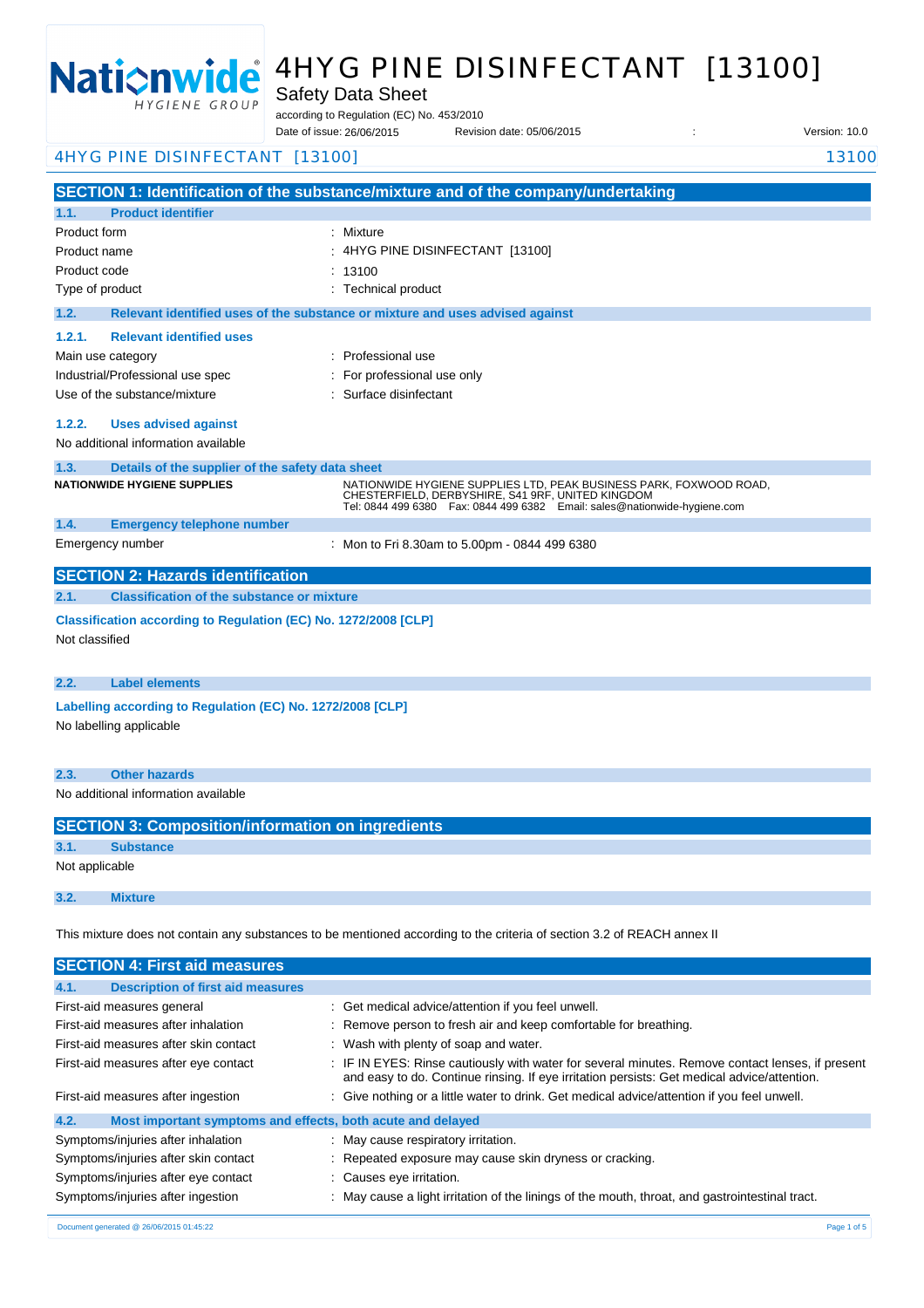| 4HYG PINE DISINFECTANT [13100]                                                | 13100                                                                                                                             |
|-------------------------------------------------------------------------------|-----------------------------------------------------------------------------------------------------------------------------------|
| Safety Data Sheet                                                             |                                                                                                                                   |
| according to Regulation (EC) No. 453/2010                                     |                                                                                                                                   |
| 4.3.                                                                          | Indication of any immediate medical attention and special treatment needed                                                        |
| Treat symptomatically.                                                        |                                                                                                                                   |
| <b>SECTION 5: Firefighting measures</b>                                       |                                                                                                                                   |
| 5.1.<br><b>Extinguishing media</b>                                            |                                                                                                                                   |
| Suitable extinguishing media                                                  | : Carbon dioxide. Dry powder. Foam.                                                                                               |
| 5.2.<br>Special hazards arising from the substance or mixture                 |                                                                                                                                   |
| No additional information available                                           |                                                                                                                                   |
| 5.3.<br><b>Advice for firefighters</b>                                        |                                                                                                                                   |
| No additional information available                                           |                                                                                                                                   |
| <b>SECTION 6: Accidental release measures</b>                                 |                                                                                                                                   |
| 6.1.                                                                          | Personal precautions, protective equipment and emergency procedures                                                               |
| 6.1.1.<br>For non-emergency personnel                                         |                                                                                                                                   |
| Emergency procedures                                                          | : Evacuate unnecessary personnel.                                                                                                 |
|                                                                               |                                                                                                                                   |
| 6.1.2.<br>For emergency responders<br>Protective equipment                    | : Use personal protective equipment as required.                                                                                  |
|                                                                               |                                                                                                                                   |
| 6.2.<br><b>Environmental precautions</b><br>Avoid release to the environment. |                                                                                                                                   |
|                                                                               |                                                                                                                                   |
| 6.3.<br>Methods and material for containment and cleaning up                  |                                                                                                                                   |
| For containment<br>Methods for cleaning up                                    | : Collect spillage.<br>: Soak up spills with inert solids, such as clay or diatomaceous earth as soon as possible.                |
| <b>Reference to other sections</b><br>6.4.                                    |                                                                                                                                   |
|                                                                               | For further information refer to section 8: "Exposure controls/personal protection". For further information refer to section 13. |
| <b>SECTION 7: Handling and storage</b>                                        |                                                                                                                                   |
| 7.1.<br><b>Precautions for safe handling</b>                                  |                                                                                                                                   |
| Precautions for safe handling                                                 | : Avoid contact with eyes.                                                                                                        |
| Hygiene measures                                                              | : Do not eat, drink or smoke when using this product.                                                                             |
| 7.2.<br>Conditions for safe storage, including any incompatibilities          |                                                                                                                                   |
| Technical measures                                                            | : Does not require any specific or particular technical measures.                                                                 |
| Storage conditions                                                            | Keep container closed when not in use.                                                                                            |
| Incompatible products                                                         | : Oxidizing agent. Strong acids. Strong bases.                                                                                    |
| Special rules on packaging                                                    | : Keep only in original container.                                                                                                |
| 7.3.<br><b>Specific end use(s)</b>                                            |                                                                                                                                   |
| No additional information available                                           |                                                                                                                                   |
| <b>SECTION 8: Exposure controls/personal protection</b>                       |                                                                                                                                   |
| <b>Control parameters</b><br>8.1.                                             |                                                                                                                                   |
| No additional information available                                           |                                                                                                                                   |
|                                                                               |                                                                                                                                   |
| 8.2.<br><b>Exposure controls</b>                                              |                                                                                                                                   |
| No additional information available                                           |                                                                                                                                   |
|                                                                               |                                                                                                                                   |
| <b>SECTION 9: Physical and chemical properties</b>                            |                                                                                                                                   |
| Information on basic physical and chemical properties<br>9.1.                 |                                                                                                                                   |
| Physical state                                                                | : Liquid                                                                                                                          |
| Appearance                                                                    | : Liquid.                                                                                                                         |
| Colour                                                                        | : Green.                                                                                                                          |
| Odour                                                                         | sharp.                                                                                                                            |
| Odour threshold                                                               | No data available                                                                                                                 |
| pH<br>Relative evaporation rate (butylacetate=1)                              | -7<br>: No data available                                                                                                         |

Freezing point **Example 20** and the state of the ST energy of the ST energy in the ST energy in the ST energy in the ST energy in the ST energy in the ST energy in the ST energy in the ST energy in the ST energy in the ST Boiling point **Example 2018** 2019 11: No data available Flash point **in the case of the case of the case of the case of the case of the case of the case of the case of the case of the case of the case of the case of the case of the case of the case of the case of the case of th**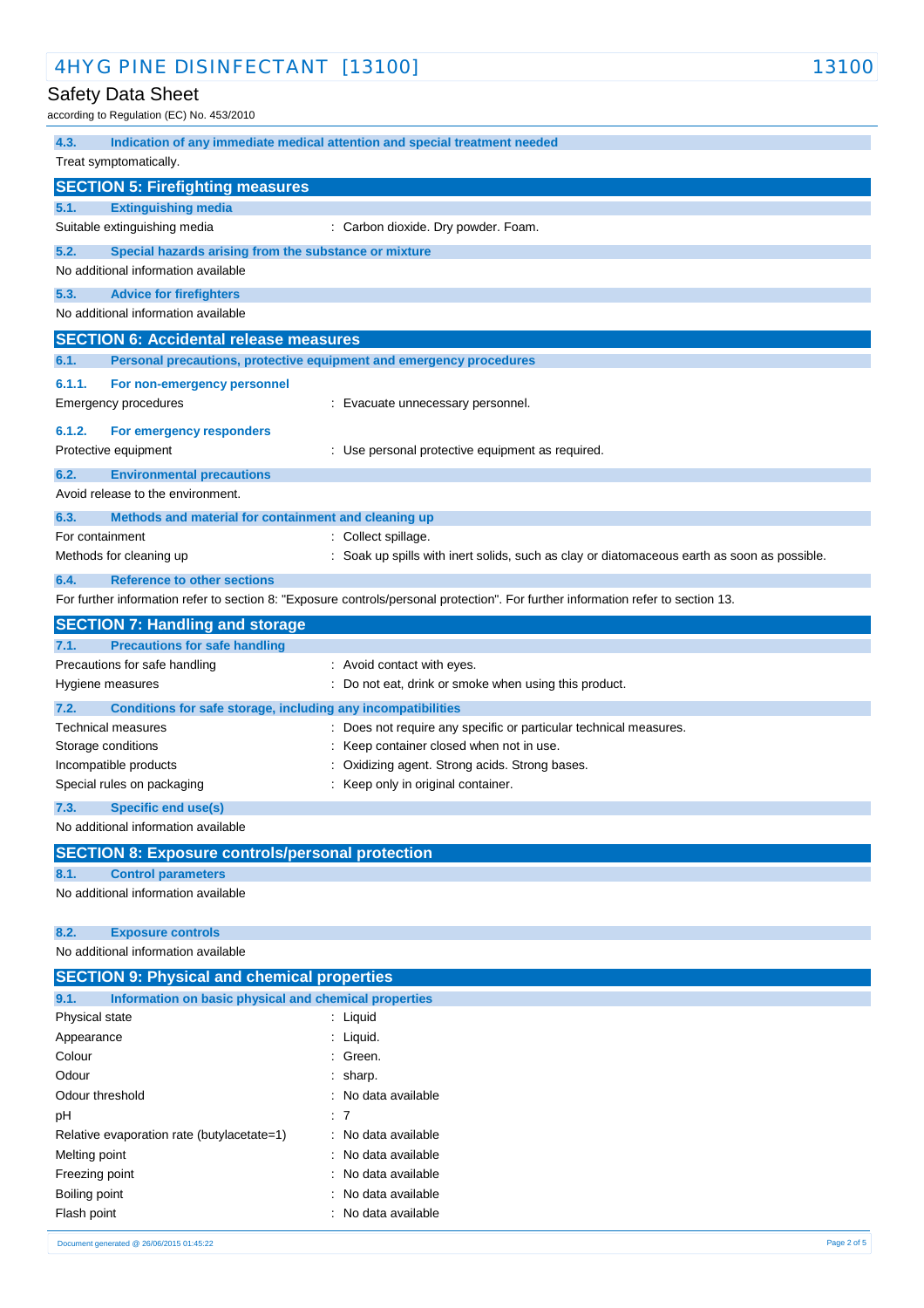# Safety Data Sheet

according to Regulation (EC) No. 453/2010

| Auto-ignition temperature        | : No data available |
|----------------------------------|---------------------|
| Decomposition temperature        | : No data available |
| Flammability (solid, gas)        | No data available   |
| Vapour pressure                  | : No data available |
| Relative vapour density at 20 °C | : No data available |
| Relative density                 | : 1                 |
| Solubility                       | : No data available |
| Log Pow                          | : No data available |
| Viscosity, kinematic             | : No data available |
| Viscosity, dynamic               | : No data available |
| Explosive properties             | : No data available |
| Oxidising properties             | : No data available |
| Explosive limits                 | : No data available |
|                                  |                     |

#### **9.2. Other information** No additional information available

|       | <b>SECTION 10: Stability and reactivity</b> |  |  |
|-------|---------------------------------------------|--|--|
| 10.1. | <b>Reactivity</b>                           |  |  |
|       | No additional information available         |  |  |
| 10.2. | <b>Chemical stability</b>                   |  |  |
|       | Stable under normal conditions.             |  |  |
| 10.3. | <b>Possibility of hazardous reactions</b>   |  |  |
|       | No additional information available         |  |  |
| 10.4. | <b>Conditions to avoid</b>                  |  |  |
|       | No additional information available         |  |  |
| 10.5. | <b>Incompatible materials</b>               |  |  |
|       | No additional information available         |  |  |
| 10.6. | <b>Hazardous decomposition products</b>     |  |  |
|       | No additional information available         |  |  |

### **SECTION 11: Toxicological information**

| 11.1.<br>Information on toxicological effects         |                             |
|-------------------------------------------------------|-----------------------------|
| Acute toxicity                                        | : Not classified            |
| Skin corrosion/irritation                             | : Not classified            |
|                                                       | pH: 7                       |
| Serious eye damage/irritation                         | : Not classified            |
|                                                       | pH: 7                       |
| Respiratory or skin sensitisation                     | : Not classified            |
| Germ cell mutagenicity                                | $\therefore$ Not classified |
| Carcinogenicity                                       | : Not classified            |
| Reproductive toxicity                                 | : Not classified            |
| Specific target organ toxicity (single exposure)      | : Not classified            |
| Specific target organ toxicity (repeated<br>exposure) | : Not classified            |
| Aspiration hazard                                     | : Not classified            |

|       | <b>SECTION 12: Ecological information</b> |  |
|-------|-------------------------------------------|--|
| 12.1. | <b>Toxicity</b>                           |  |
|       | No additional information available       |  |
| 12.2. | <b>Persistence and degradability</b>      |  |
|       | No additional information available       |  |
| 12.3. | <b>Bioaccumulative potential</b>          |  |
|       | No additional information available       |  |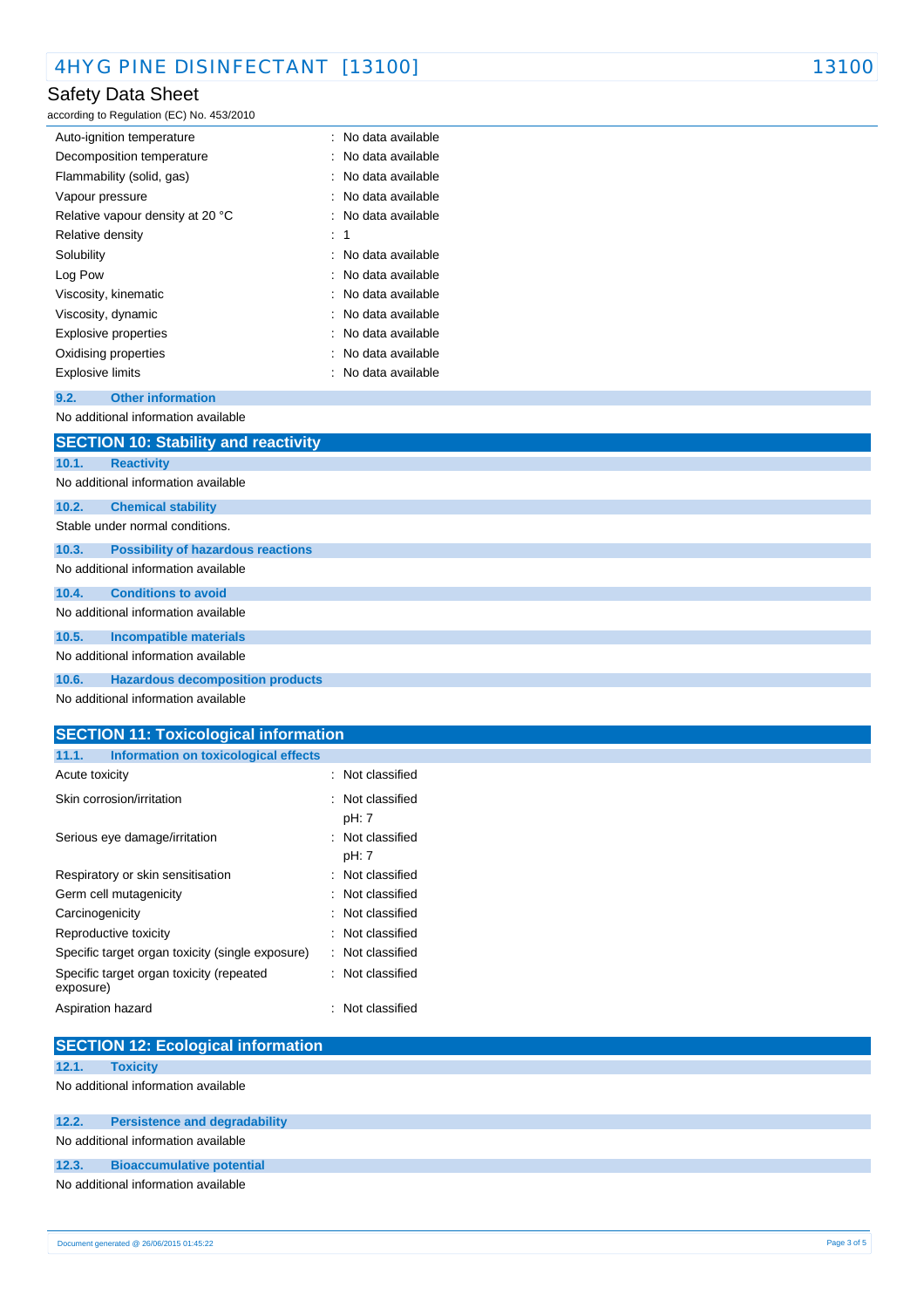| 4HYG PINE DISINFECTANT [13100]                                               |                                                                                                | 13100 |  |
|------------------------------------------------------------------------------|------------------------------------------------------------------------------------------------|-------|--|
| Safety Data Sheet                                                            |                                                                                                |       |  |
| according to Regulation (EC) No. 453/2010                                    |                                                                                                |       |  |
| <b>Mobility in soil</b><br>12.4.                                             |                                                                                                |       |  |
| No additional information available                                          |                                                                                                |       |  |
| 12.5.<br><b>Results of PBT and vPvB assessment</b>                           |                                                                                                |       |  |
| No additional information available                                          |                                                                                                |       |  |
| 12.6.<br><b>Other adverse effects</b><br>No additional information available |                                                                                                |       |  |
|                                                                              |                                                                                                |       |  |
| <b>SECTION 13: Disposal considerations</b><br><b>Waste treatment methods</b> |                                                                                                |       |  |
| 13.1.<br>No additional information available                                 |                                                                                                |       |  |
| <b>SECTION 14: Transport information</b>                                     |                                                                                                |       |  |
| In accordance with ADR / RID / IMDG / IATA / ADN                             |                                                                                                |       |  |
| 14.1.<br><b>UN number</b>                                                    |                                                                                                |       |  |
| Not regulated for transport                                                  |                                                                                                |       |  |
| 14.2.<br><b>UN proper shipping name</b>                                      |                                                                                                |       |  |
| Proper Shipping Name (ADR)                                                   | : Not applicable                                                                               |       |  |
| Proper Shipping Name (IMDG)                                                  | : Not applicable                                                                               |       |  |
| Proper Shipping Name (IATA)                                                  | : Not applicable                                                                               |       |  |
| 14.3.<br><b>Transport hazard class(es)</b><br><b>ADR</b>                     |                                                                                                |       |  |
| Transport hazard class(es) (ADR)                                             | : Not applicable                                                                               |       |  |
|                                                                              |                                                                                                |       |  |
| <b>IMDG</b>                                                                  |                                                                                                |       |  |
| Transport hazard class(es) (IMDG)                                            | : Not applicable                                                                               |       |  |
| <b>IATA</b>                                                                  |                                                                                                |       |  |
| Transport hazard class(es) (IATA)                                            | : Not applicable                                                                               |       |  |
|                                                                              |                                                                                                |       |  |
| 14.4.<br><b>Packing group</b>                                                |                                                                                                |       |  |
| Packing group (ADR)                                                          | : Not applicable                                                                               |       |  |
| Packing group (IMDG)                                                         | Not applicable                                                                                 |       |  |
| Packing group (IATA)                                                         | : Not applicable                                                                               |       |  |
| 14.5.<br><b>Environmental hazards</b>                                        |                                                                                                |       |  |
| Dangerous for the environment<br>Marine pollutant                            | : No<br>: No                                                                                   |       |  |
| Other information                                                            | : No supplementary information available                                                       |       |  |
|                                                                              |                                                                                                |       |  |
| 14.6.<br><b>Special precautions for user</b>                                 |                                                                                                |       |  |
| - Overland transport                                                         |                                                                                                |       |  |
| No data available                                                            |                                                                                                |       |  |
| - Transport by sea                                                           |                                                                                                |       |  |
| No data available                                                            |                                                                                                |       |  |
| - Air transport                                                              |                                                                                                |       |  |
| No data available                                                            |                                                                                                |       |  |
| 14.7.                                                                        | Transport in bulk according to Annex II of MARPOL 73/78 and the IBC Code                       |       |  |
| Not applicable                                                               |                                                                                                |       |  |
| <b>SECTION 15: Regulatory information</b>                                    |                                                                                                |       |  |
| 15.1.                                                                        | Safety, health and environmental regulations/legislation specific for the substance or mixture |       |  |
| 15.1.1.<br><b>EU-Regulations</b>                                             |                                                                                                |       |  |
| Contains no substances with Annex XVII restrictions                          |                                                                                                |       |  |
| Contains no substance on the REACH candidate list                            |                                                                                                |       |  |
| Contains no REACH Annex XIV substances                                       |                                                                                                |       |  |